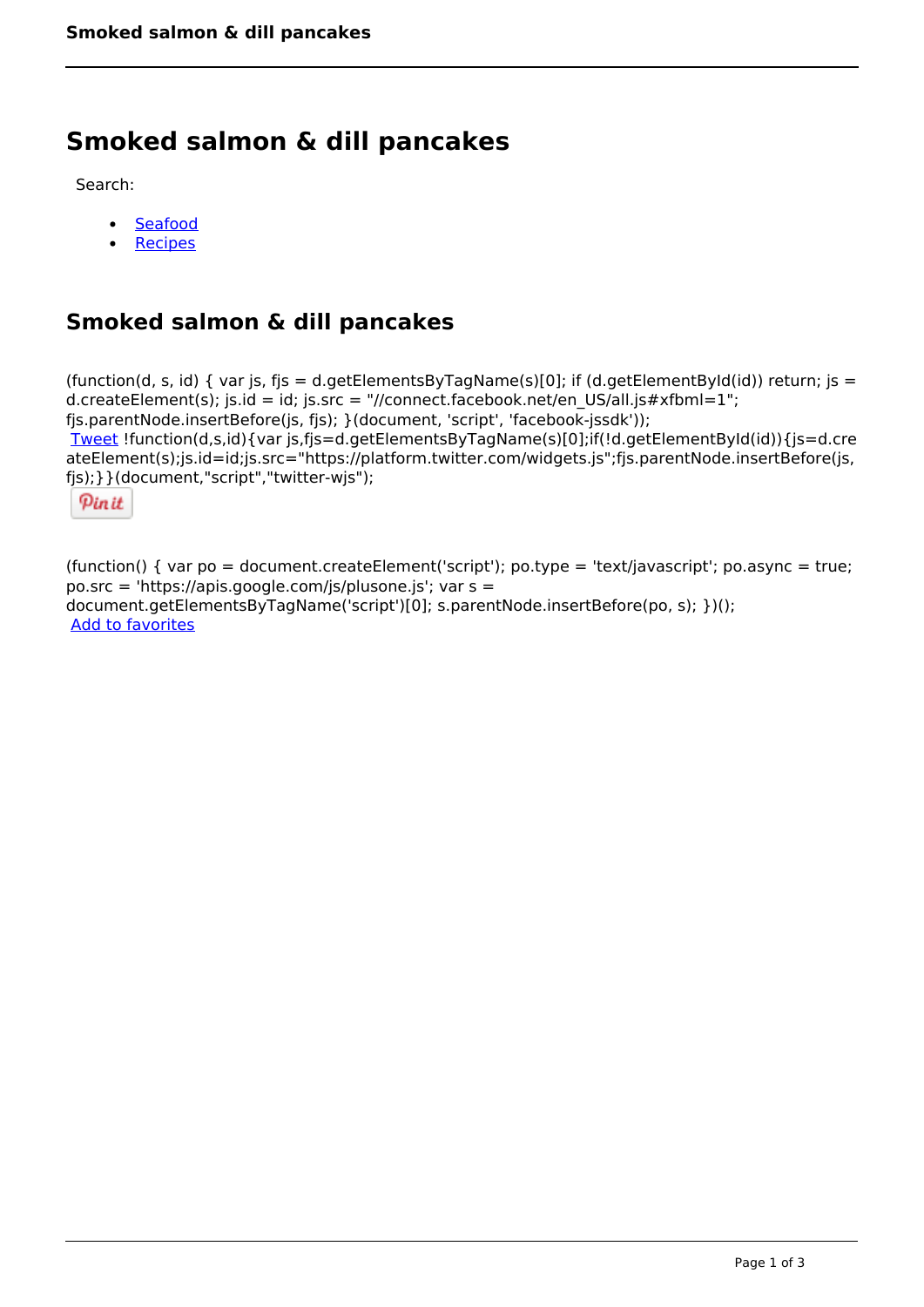

### Rate this recipe

3 people are cooking this [Count me in](https://www.naturalhealthmag.com.au/flag/flag/favorites/449?destination=printpdf%2F449&token=7037172cb42dea25d660245367646b54)

Looking for indulgent brunch ideas? Try these smoked salmon and dill pancakes.

#### **Ingredients** (serves 4)

- 1 cup self raising flour
- ½ cup finely chopped fresh dill
- 1 large egg
- 10g melted butter
- Pinch of salt
- 3/4 cup low fat milk
- 300g smoked salmon
- ½ cup low-fat sour cream

### **Method**

Sift flour and salt in a large bowl. Add in half of the chopped dill and stir. Make a well in the centre. Whisk egg and milk together and add to the dry ingredients. Use a whisk to mix together, ensuring there are no lumps. Spoon mixture onto a non-stick fry pan. When pancakes bubble flip over and cook the other side until brown.

Arrange two pancakes on a plate and top with smoked salmon and sour cream.